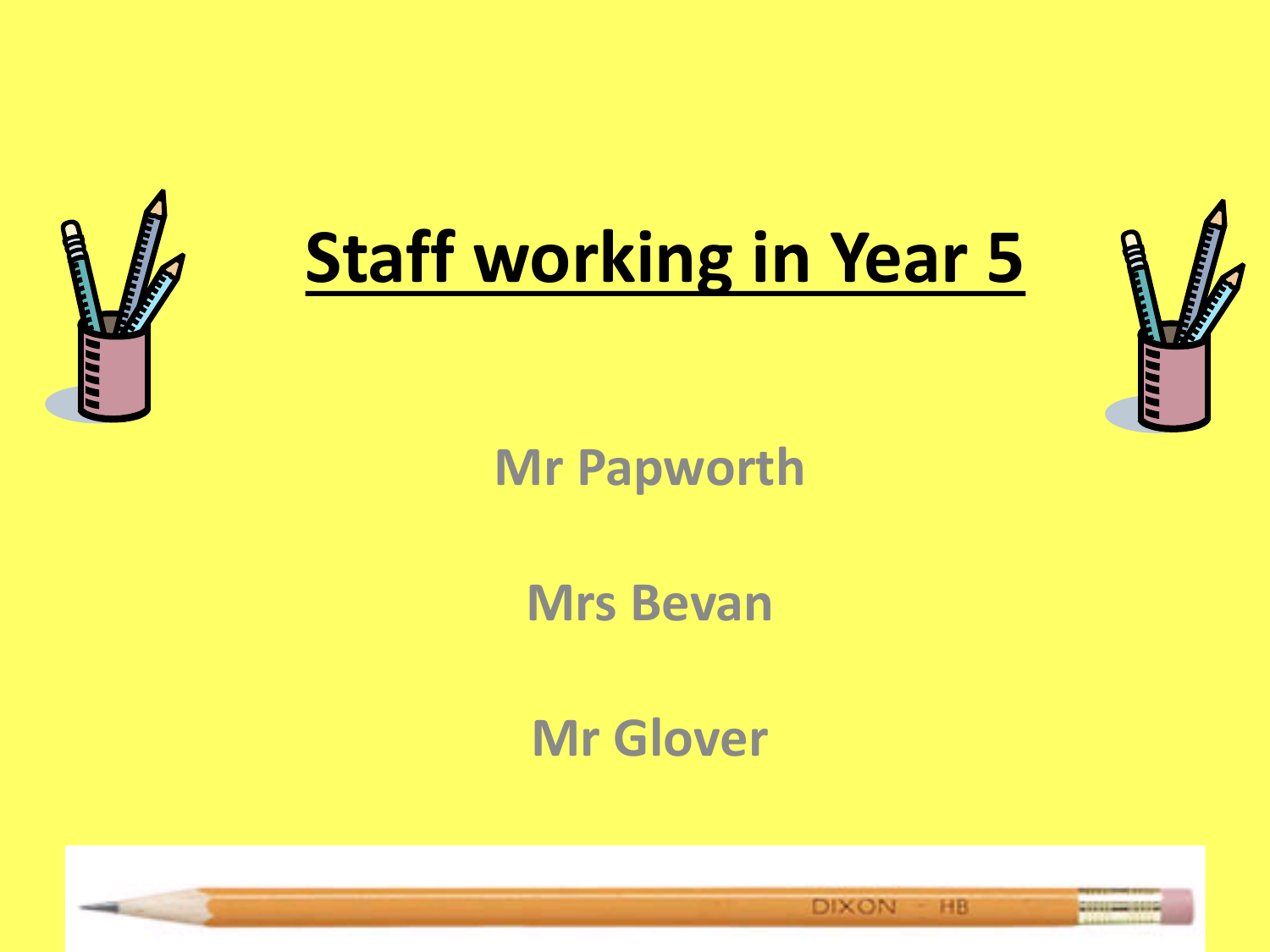## Year 5 Topics

• Autumn

CB

- Terrible Tremors
- Stone Age
- Spring 'The Ancient Greeks' and 'May the force be with you' (forces)
- Summer 'To infinity and beyond' (space) and 'World War 2'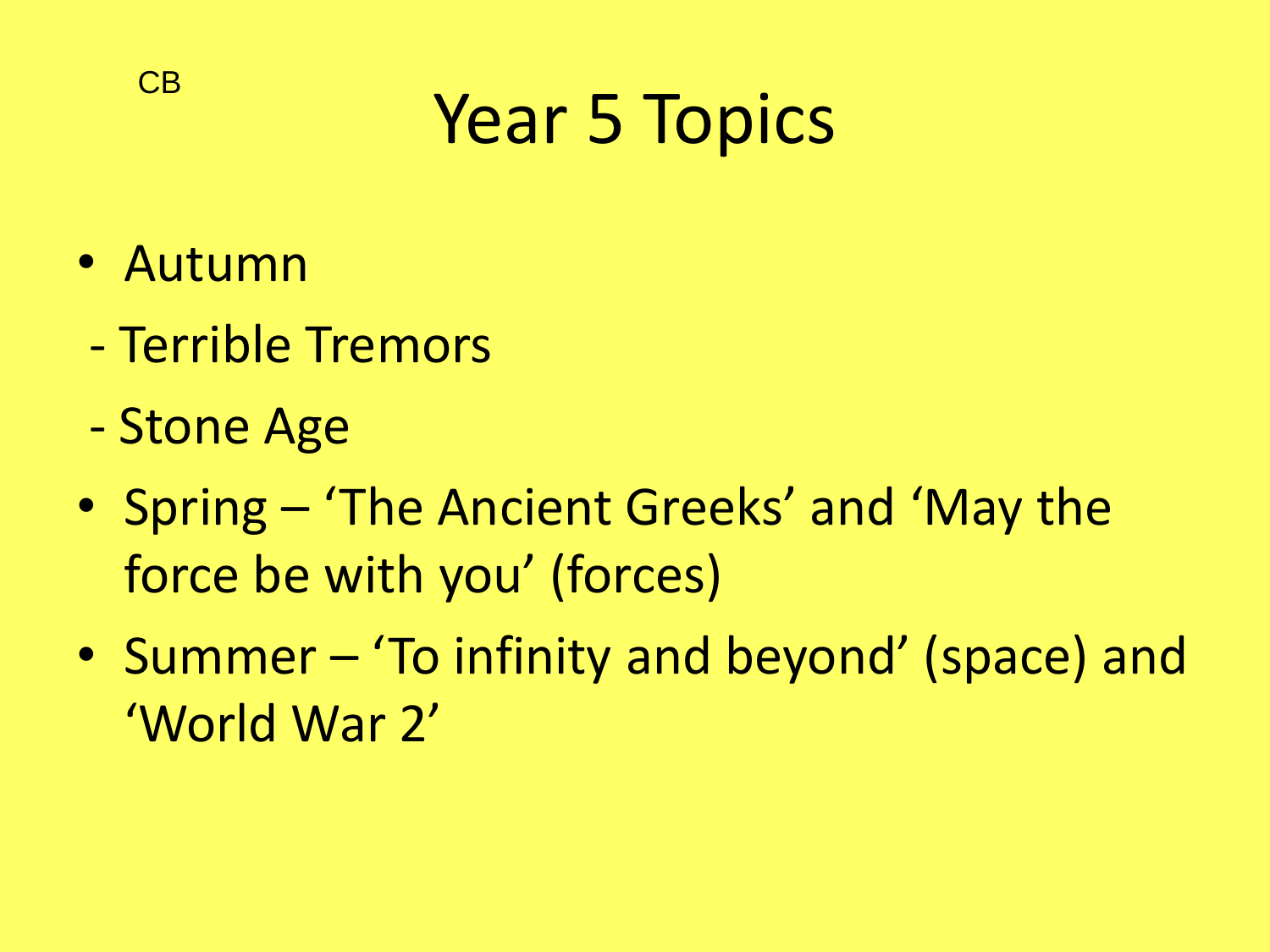

• No residential trips, possible day trips after half term. TBC

- Autumn The Natural History Museum
- Spring Winchester Science Museum, Woking **Mosque**
- Summer to be confirmed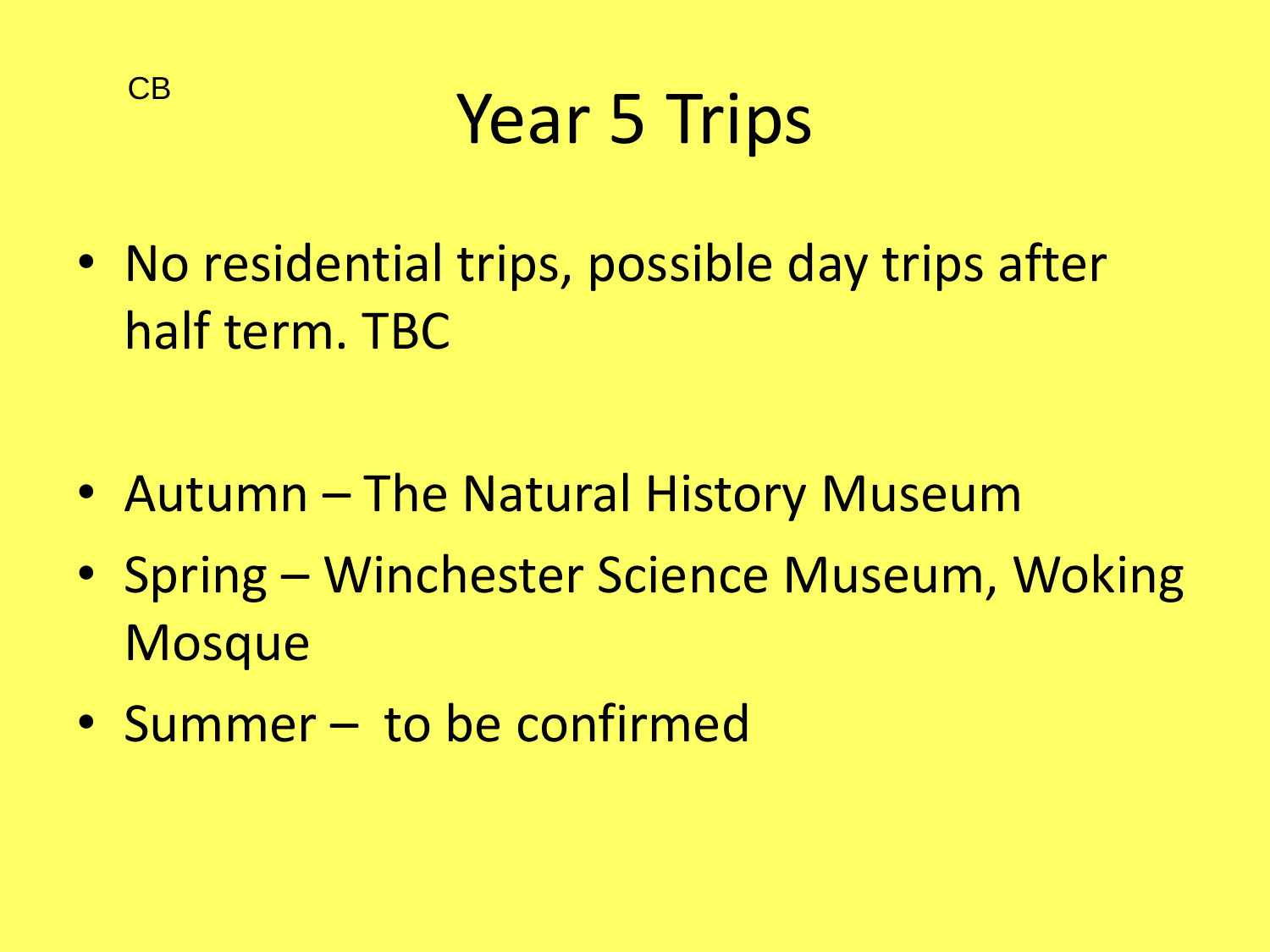

### **Homework**



GP

- Reading 3 times a week.
- Cracking Comprehension/grammar set on a Monday, due in on a Monday (with some exceptions e.g. Friday INSETs or trips)
- Maths set on a Monday, due in on a Monday
- Spellings set on a Monday, tested on a Monday
- Times Tables set on a Monday and tested on a Friday.
- Creative Writing  $-$  once a half term

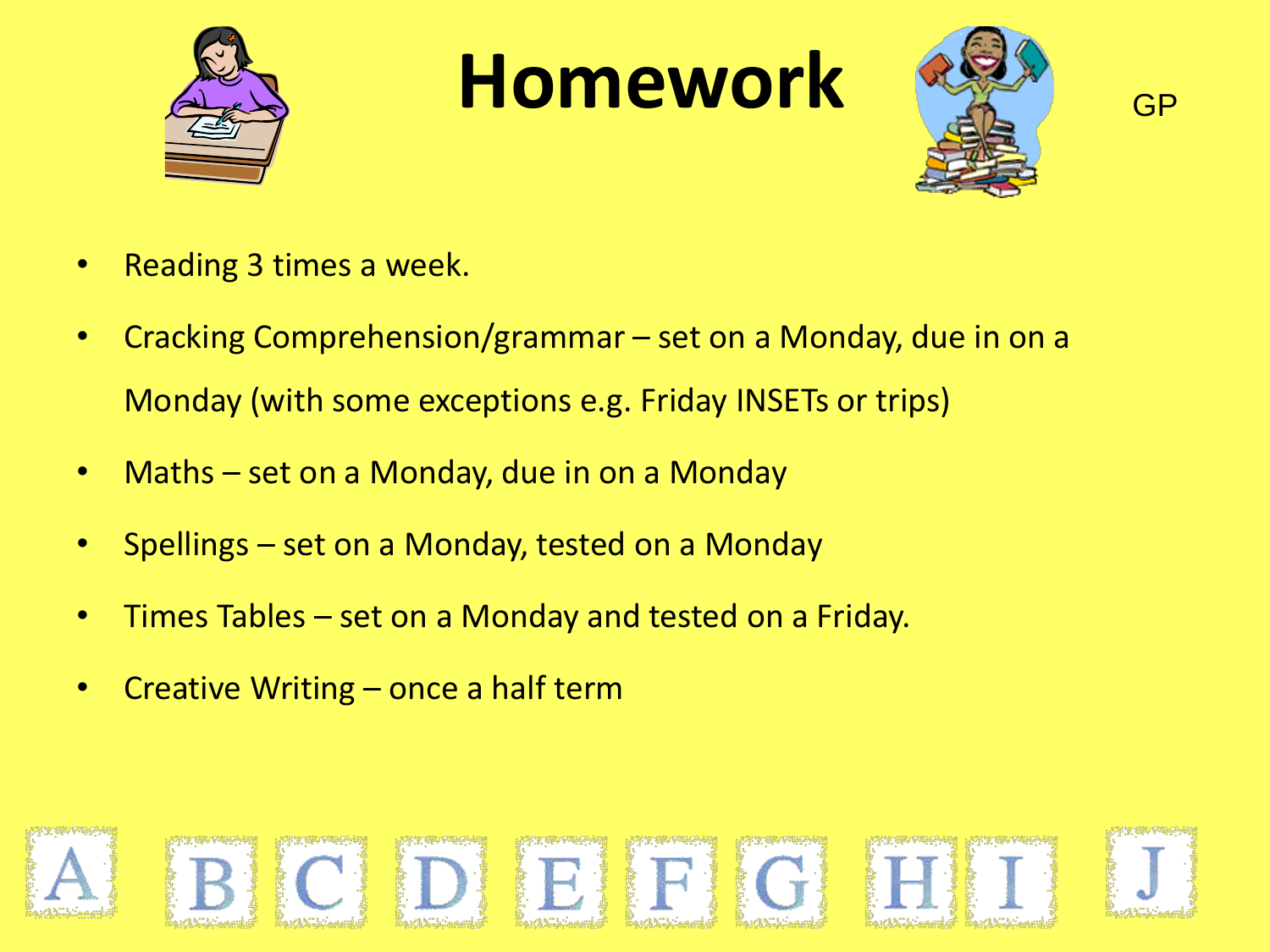**Maths** 

GP



- We are using a mastery approach due to the successful trial last year.
- No chilli challenge, instead using support and extending prompts.
- Times Table Rockstars can be used to support their times tables

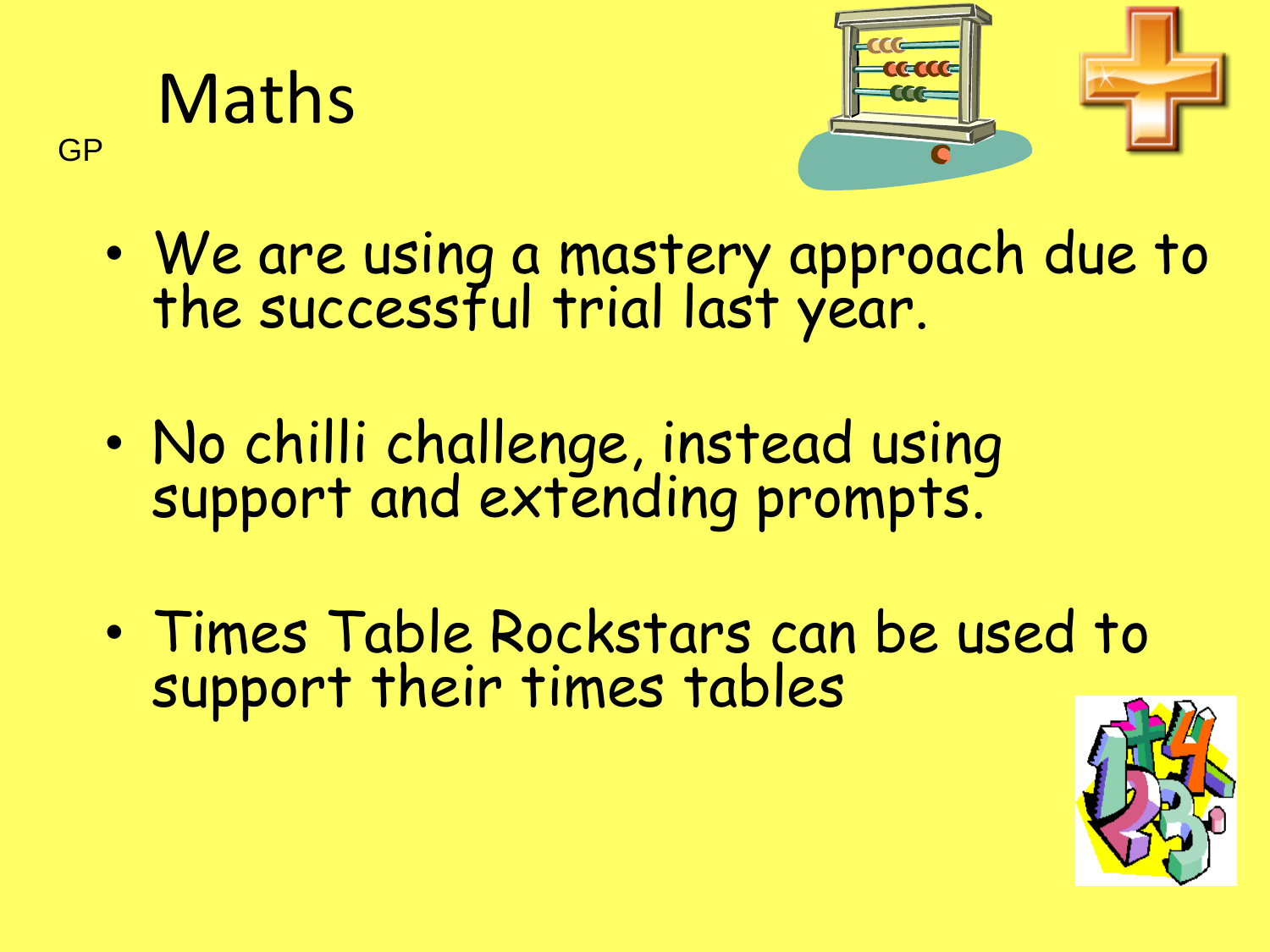



## **English**



- We will be using a range of texts to cover different purposes for writing. These include: Escape from Pompeii, The Twits, The Snowman, a range of Greek myths and remembrance poems.
- Homework is set on a Monday and will alternate between grammar and a reading comprehension. This is due in on Monday. Creative writing will be set once a half term.
- Spellings are introduced in class on a Monday in Guided Reading. A list for learning is sent home each week and then tested on the Monday.

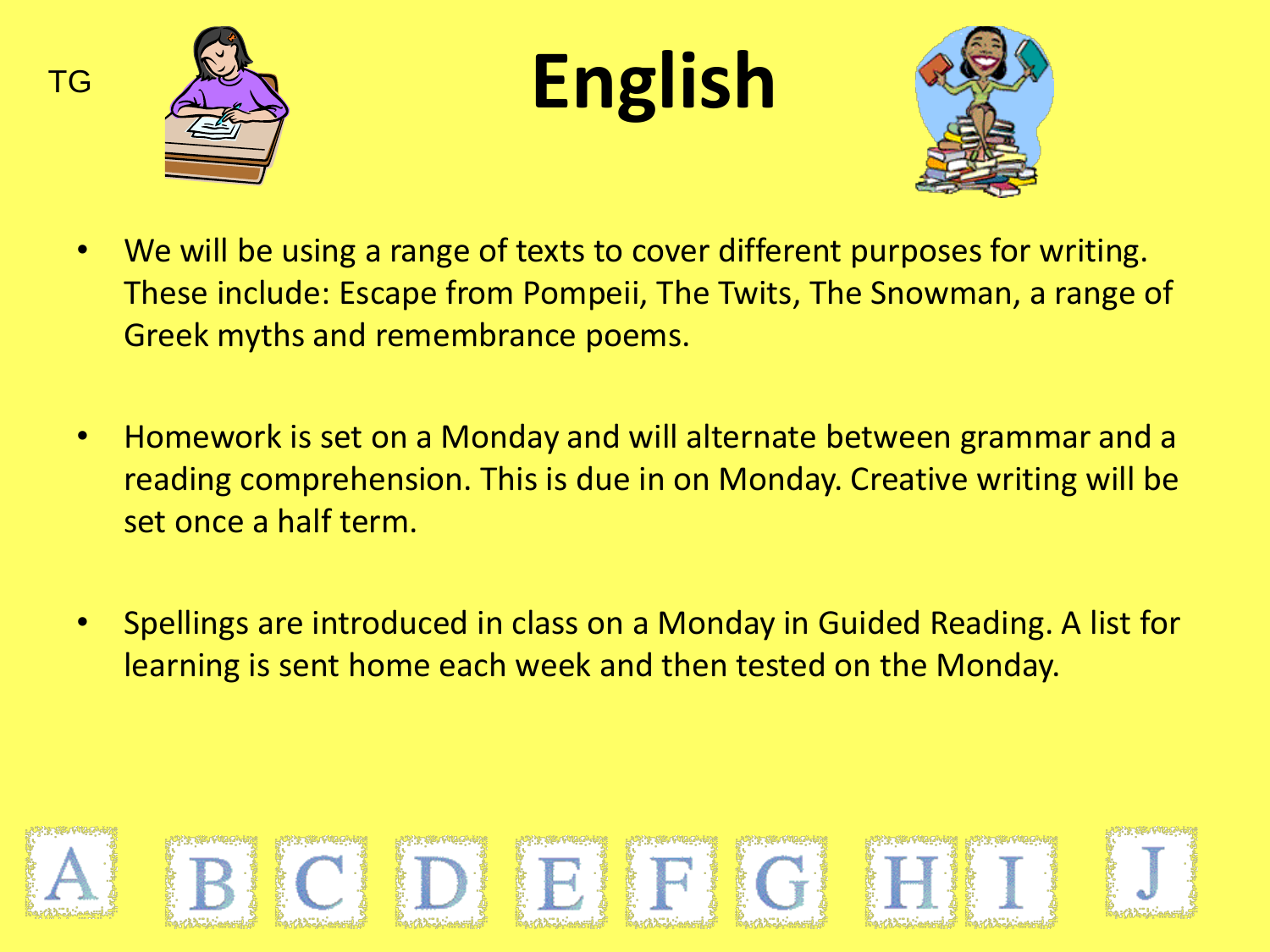

TG

**Reading**



- **Reading will be an activity taking place at home and in school**.
- It is extremely important that you listen to your child as often as possible and record this in their homework diary. A combination of reading independently and to an adult is necessary to ensure depth of understanding is achieved.
- Focused comprehension activities will take place during Guided Reading sessions, as well as spelling reinforcement, phonics, grammar and punctuation tasks.
- The Reading Ramble is a good opportunity to share reading experiences together.

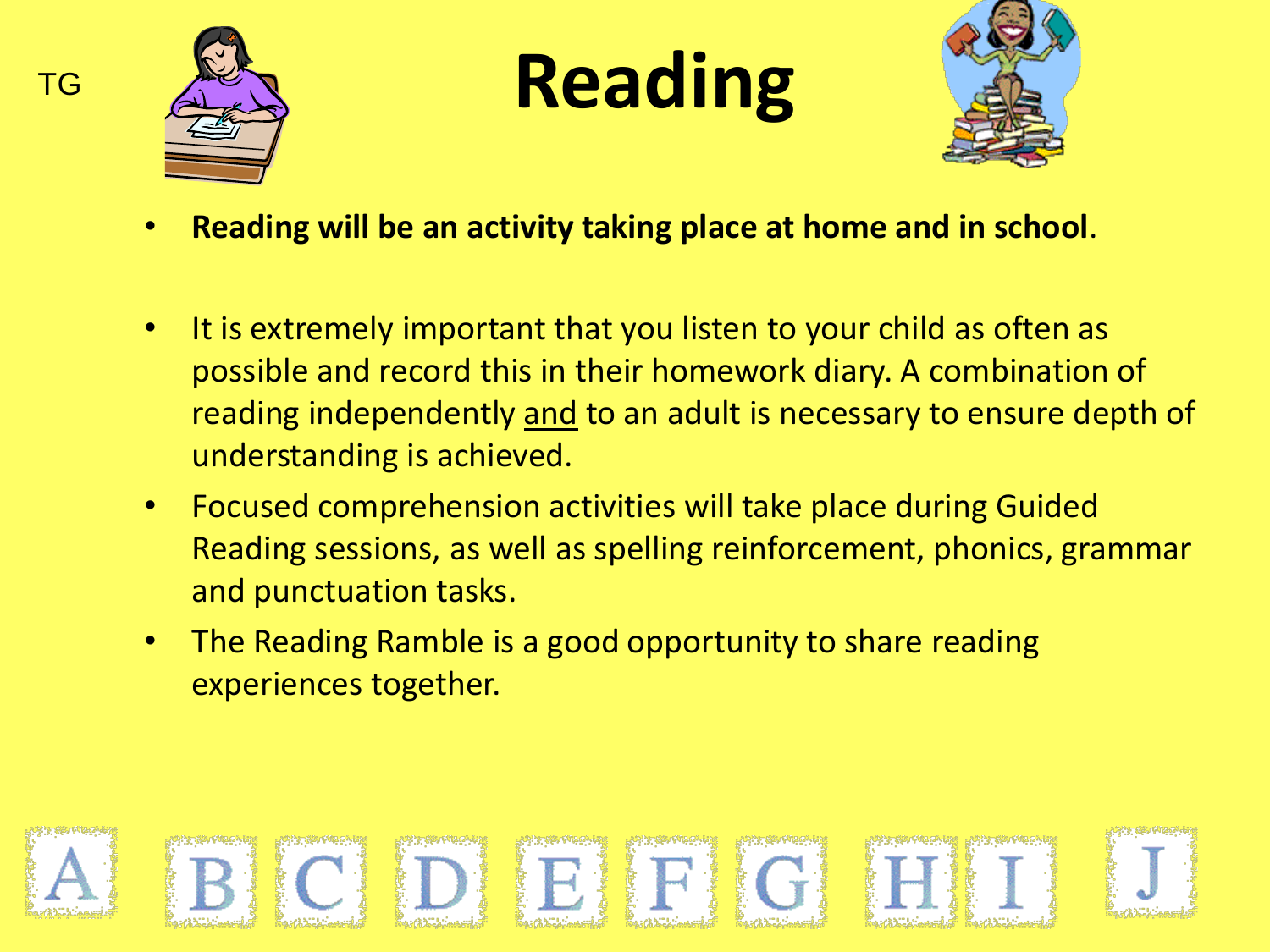

**ILTs**



**GP** 

- There will be one ILT set in the summer term. This will be based on our WW2 topic and how members of our family were affected.
- This should be completed over the term, at home and then brought in at the end of term.
- It is important for your child to do as much as they can independently however they might need some help with research and organising the project.

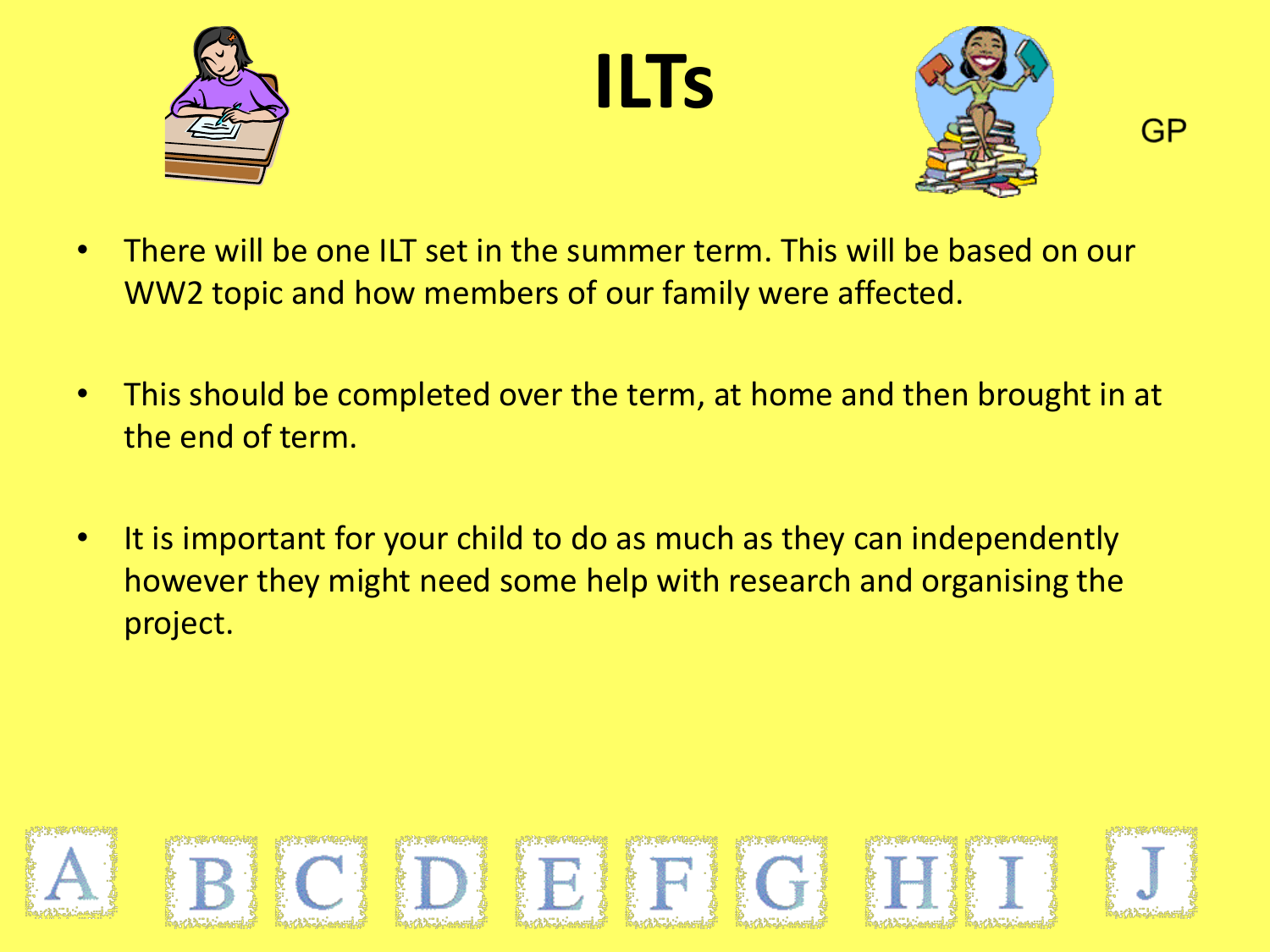## **Behaviour**

- Positive behaviour and good work. rewarded
- House Points
- Star of the week
- Maths/Writing awards
- Celebration assemblies
- Golden Time
- Less satisfactory behaviour card system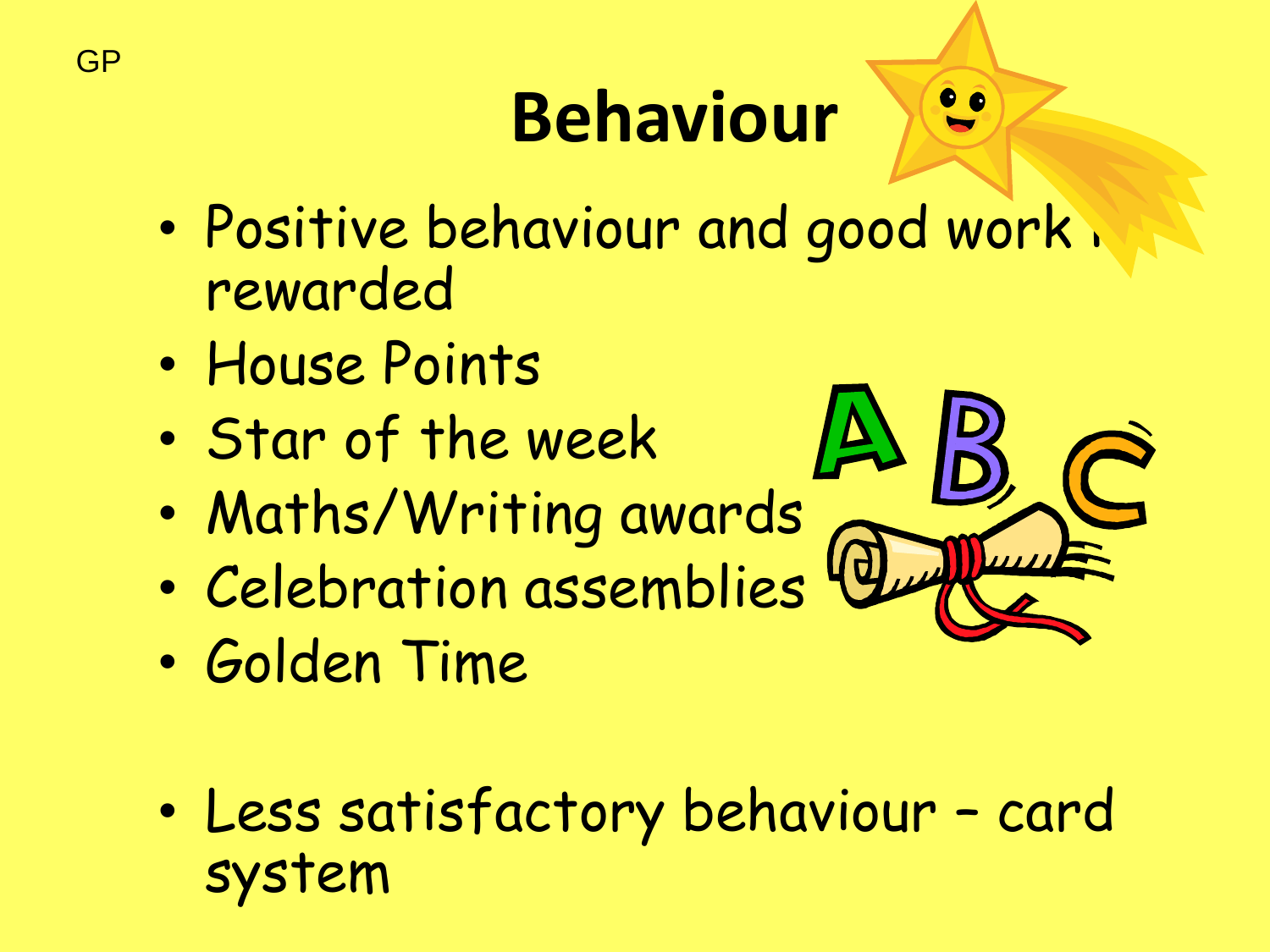

# **Other information…**

PE

- Our class' PE/Games days are:
- 5G Wednesday and Friday
- 5P Monday and Friday
- 5B Wednesday and Thursday

Children are to come to school in their PE kits on these days

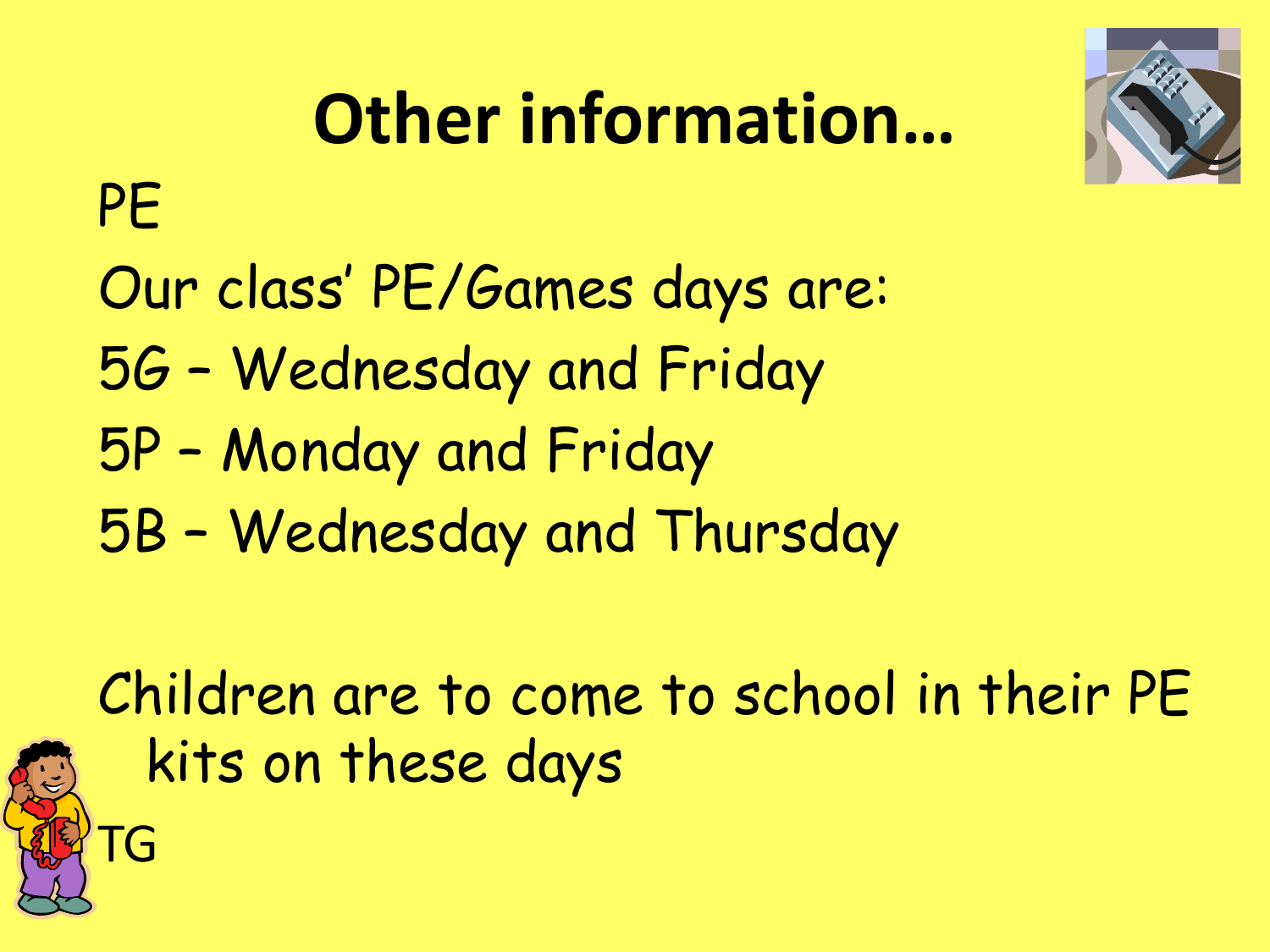## **Contacting us:**



If you wish to contact us, please either speak to us after school to arrange a convenient time or call the office and arrange an appointment.

All other letters should be given to your child who will give them to the teacher in the morning.

If we need to contact you, we will phone or talk to you after school or write in the homework diary so please check it regularly.